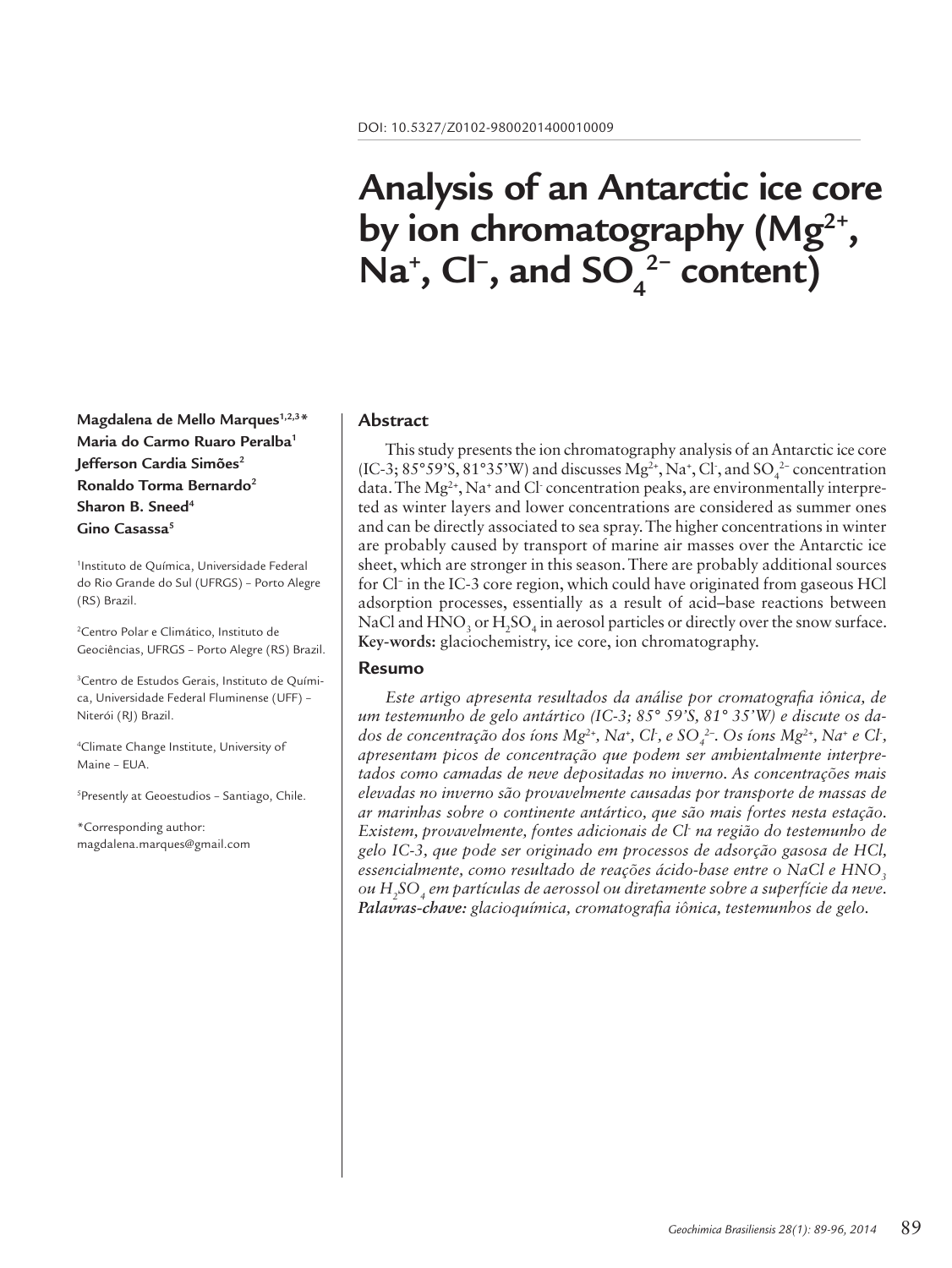# **1. INTRODUCTION**

The study of chemical species carried out by snow fall from the atmosphere and accumulated in polar snow and ice layers through the last millenniums provides a unique tool for obtaining information about the chemical composition of the preindustrial atmosphere and its natural variability in the past (Legrand & Delmas 1988)(Legrand & Mayewski 1997)(Delmas 1994)(Wolff *et al*. 2010). Glaciochemistry is the branch of glaciology dedicated to the chemical analysis of snow and ice (Simões 2004).

 Due to their geographical position and meteorological conditions, Polar Regions are of interest for a variety of environmental studies. Located far away from the continents (where local sources of dust, biogenic emissions from soil or vegetation, and anthropogenic emissions are dominant) Antarctica and, in a smaller degree, the Arctic Region provide a clean atmospheric environment in their respective hemispheres (Legrand & Mayewski 1997).

The Antarctic ice sheet keeps a unique archive on the chemical composition of Earth atmosphere that can be reached by analyzing ice cores (ICs) (Legrand *et al*. 1993). The environmental record contained in these cores provide valuable information for the reconstruction of the past climate and can be used to validate models for future conditions (Curran & Palmer 2001) (Steig *et al*. 2005). Soluble impurities stored in snow and ice layers reflect changes in the chemical composition of polar aerosols over time (Legrand *et al*. 1984)(Sakurai *et al*. 2011).

# **2. MATERIALS AND METHODS**

# **2.1. Studied region**

Since the beginning of this century Brazil has participated in the *International Trans-Antarctic Scientific Expedition*  (*ITASE*; http://www2.umaine.edu/itase/), a program started in the 1990s which now includes 22 countries. The main *ITASE* goal is to investigate how the present atmospheric environment is represented in the superficial layers of the Antarctic ice sheet and measuring spatial and temporal variations of several chemical parameters (Mayewski *et al*. 2005)(Steig *et al*. 2005)(Bertler *et al*. 2005). Actions are centered in collecting representative samples of the last 200 years, obtained from ICs spaced by 100 km. This period of time was chosen due to the facility in recovering shallow ICs (100–200 m depth), allowing a significant study to be developed. Furthermore, it also comprises the beginning of the greatest anthropic influence over the atmospheric composition and the end of the Little Ice Age (from 1550 to 1850 AD when the atmospheric temperature fell below the last 2000-year average) (Bernardo & Simões 2006).

This work discusses ion chromatography data of the IC-3 (85°59'S, 81°35'W), 43.48 m depth, collected by J.C. Simões during the Chilean–Brazilian traverse of Antarctica in

Analysis of ionic chemical species is an essential tool for the study of ICs. The ions of interest are: Cl<sup>-</sup>, NO<sub>3</sub><sup>-</sup>, SO<sub>4</sub><sup>2-</sup>, MS<sup>-</sup> (methanesulfonate,  $CH_3SO_3^-$ ), Na<sup>+</sup>, K<sup>+</sup>, Mg<sup>2+</sup>, and Ca<sup>2+</sup> (Legrand *et al*. 1993)(Curran & Palmer 2001)(Bolius *et al*. 2006). Obtaining high-resolution data for these ions, with each sample corresponding to a short time interval in the IC, poses several challenges like: very low concentrations (in the order of mg/L), limited sample volumes, preparation in a clean room, and processing of a large number of samples (Curran & Palmer 2001). The ion chromatography technique is widely employed in analyzing snow and ice, and can provide results within the required low detection level (Legrand & Mayewski 1997)(Osterberg *et al*. 2006)(Wolff *et al*. 2010).

In general, chemical compounds found in ice and snow samples from the Antarctic Region are transported through the atmosphere by primary aerosols (sea salt and continental dust) and secondary ones (produced by gaseous emissions from biogenic and/or anthropogenic sources) (Delmas 1994) (Simões 2004).

The relative proportion of the marine ionic species, obtained by IC analyses, can show differences from those found in the average composition of sea water, indicating contributions from other sources (Legrand & Mayewski 1997)(Mulvaney *et al*. 1993).

This work aims to discuss the concentrations of the ions  $Mg^{2+}$ , Na<sup>+</sup>, Cl<sup>-</sup>, and SO<sub>4</sub><sup>2-</sup>, in order to examine the existence of other sources for these ions, besides the sea salt, in the sampling region of an IC from the interior of the Antarctic Continent.

the summer of 2004/2005, from the Geographic South Pole (90°S) to the Parodi Chilean Station (80°10'S, 81°26'W).

The sampling site of the IC-3 in the West Antarctic ice sheet is 1620 m above sea level. Figure 1 shows the traverse path and the IC-3 location. Temperature in the drilling site was -36°C, determined by measuring the snow pack temperature 12 m below the surface.

The drilling was carried out during the expedition return trip, leaving the Geographic South Pole and heading to Patriot Hills. In this traverse, six shallow firn<sup>1</sup> cores were collected.

These cores were stored in sealed identified plastic tubes, placed in specific boxes. The boxes containing the cores were then transported by air to New York (USA), by truck to Bangor (Maine) and placed in a cold storage room at -20°C. Afterwards, the boxes were transported to the Climate Change Institute (CCI – University of Maine, EUA) for sampling.

*<sup>1</sup> Firn is the intermediary stage of the snow metamorphism to ice. The ice core used in this investigation is in fact a firn core, and no section has reached the density that marks the passage from firn to glacial ice (0.83 g cm−3).*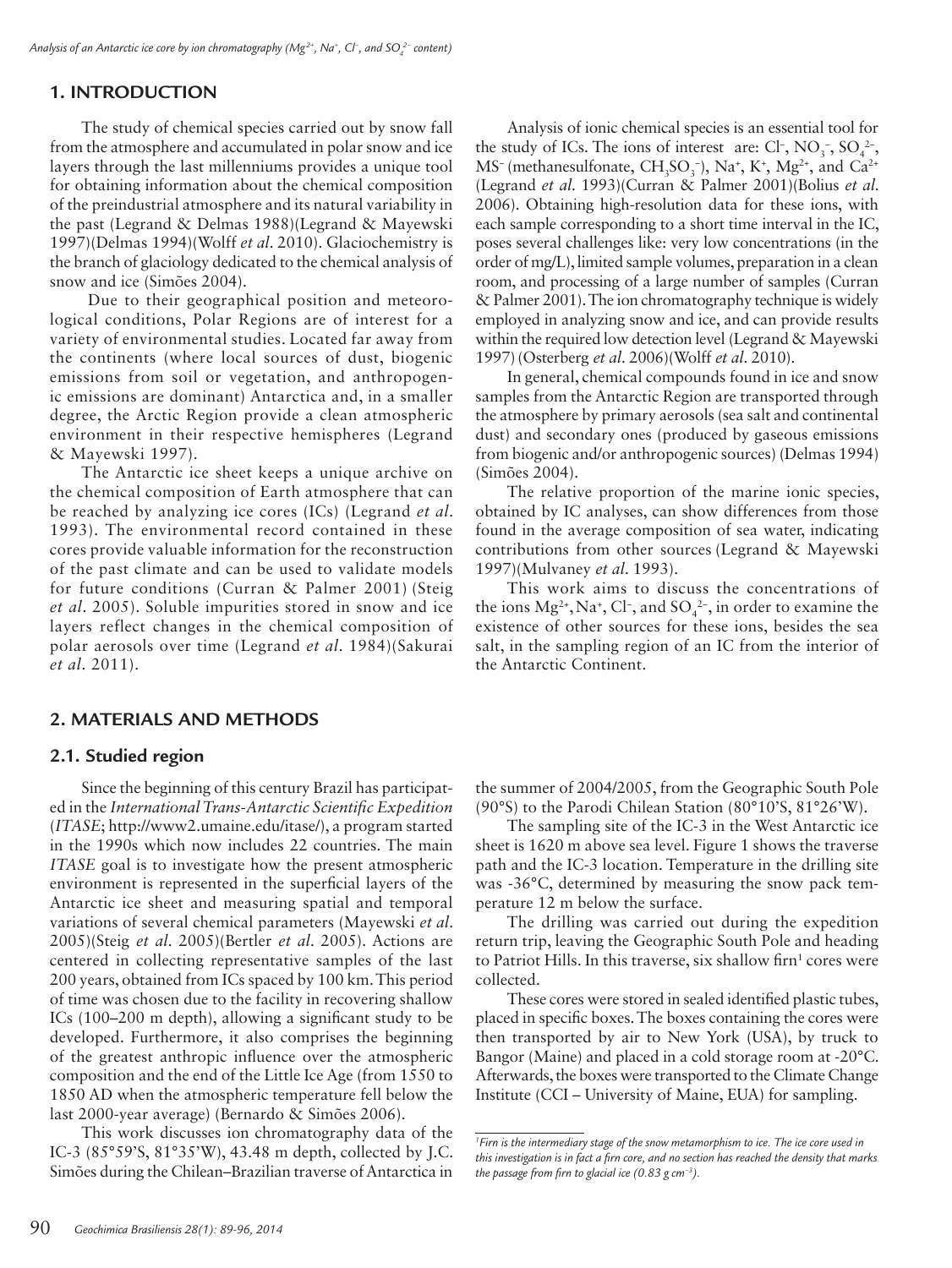

Figure 1 Geographical localization of IC-3 core (85°59'S, 81°35'W) in the Antarctica ice sheet, note the other core sites in the traverse from South Pole (IC-1) to Patriot Hills.

## **2.2. Sampling preparation**

A continuous melting system developed by the CCI researchers was employed to subsample this core, which allows firn length intervals in the order of centimeters (Osterberg *et al*. 2006). This automated system separates samples automatically for various analyses to determine, for example: trace elements by inductively coupled plasma mass spectrometry, ionic content by ion chromatography, and oxygen and hydrogen isotopes ratios in water by isotope ratio mass spectrometry (Osterberg *et al*. 2006).

Ice, firn, and snow cores require restricted subsampling and decontamination protocols because the analytes to be studied are in very low concentrations (mg/L or less) (Hammes & Simões 2009).

The decontamination process begins in a cold storage room (at -20°C) with the physical removal of the outer layer using a ceramic saw. Polypropylene masks and gloves are worn during the decontamination procedure. The firn/ice section is placed into acrylic cylinders, avoiding any contact with the decontaminated surface. The acrylic recipient is cleaned with deionized water between each fusion sections (Osterberg *et al*. 2006).

The acrylic cylinder is then transported to a clean room (class 100, containing a maximum of 100 airborne particles larger than 0.5 µm by cubic feet) (Torreira 1996) and submitted to the continuous melting system. Before this procedure, the vials for storing the ion chromatography sample fractions are submitted to a cleaning protocol (triple rinse with ultra-pure water, soaking for 24 hours and another triple rinse with ultra-pure water).

The melting system, kept in a freezer at -20°C, consists of a Ni disc (>99.99% Ni) and a cone (Ni) mounted over an aluminum base. The core is vertically positioned maintaining the stratigraphic sequence, essential for paleoenvironmental interpretation (Osterberg *et al*. 2006).This system melts and the resulting liquid is physically separated in two channels. An outer ring channel, containing the external potentially contaminated part of the core, is intended to stable isotopes ratio analysis  $(\delta^{18}O)$  by mass spectroscopy. The internal channel, free of contamination and originated from the centre of the core, is directed to major ions and trace elements. The melt water is then conducted by tubes to a dripping system which conveys the sample directly to the vials. Immediately after the melting, the discrete ion chromatography samples were frozen.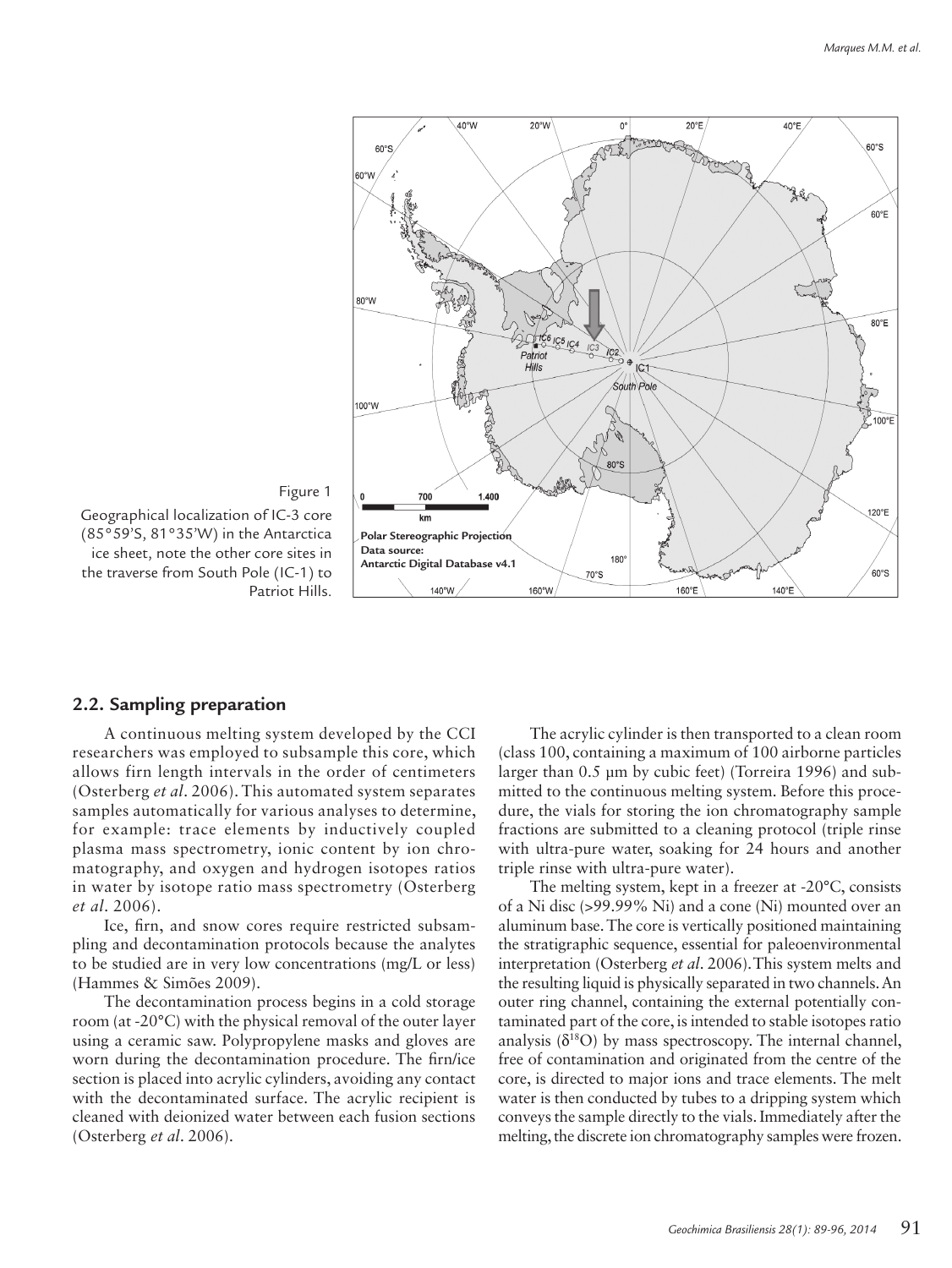# **2.3. Analytical procedures**

Analysis was carried out at the CCI laboratories using a Dionex DX-500 Ion Chromatograph equipped with a conductivity detector CD-20 (Dionex) and an automatic injector (Gilson, 215 Liquid Handler, USA), which drives the samples for cation and anion analyses simultaneously. Anion separation was obtained using a KOH eluent generator in the gradient mode with concentration varying from 1 mM to 8 mM, guard column AG-11 (Dionex), analytic column AS-11 (Dionex), and suppressor ASRS-300 (4 mm) (Dionex). Cation separation was obtained using methanesulfonic acid as eluent at 20 mM (Fluka) isocratic mode,

## **2.4. Instrumental analysis and quantification**

Stock solutions were prepared using ion chromatography standards for Na<sup>+</sup>, Mg<sup>2+</sup>, Cl<sup>-</sup>, and SO<sub>4</sub><sup>2-</sup>, 1000 µg. mL<sup>-1</sup> (Ultra Scientific, North Kingstown, Rhode Island, USA).

A solution of ION-92, a water reference standard (acquired from *National Water Research Institute*, Canada) and methanesulfonic acid were used to verify calibration results. All solutions were kept under refrigeration until use.

 The calibration curve was prepared from the stock solutions using a micropipette (Eppendorf Research, Germany) and ultra-pure water (Milli-Q System, Millipore, MA, USA). According to the process established by the CCI laboratory, the detection limit (DL) was calculated by the EPA-300.1 Method (Pfaff *et al*. 1997)*.*

Blanks were generated during sampling/melting of the IC to establish the analytes detection limits, as indicated analytic column CS-12A (Dionex), and suppressor column CSRS-300 (4 mm) (Dionex).

Helium gas was used to pressurize the deionized water and eluent flasks. The equipment was configured with a flow of 1 mL/min and loop of 500 µL for cations and anions. The software Chromeleon 6.8 (Dionex) was employed for data acquisition and equipment control. This analytical method was based on the method 300.1—*Determination of inorganic anions in drinking water by ion chromatography*, *U.S. Environmental Protection Agency (EPA)* (Pfaff *et al*. 1997).

by the EPA-300.1 Method (Pfaff *et al*. 1997). Seven blank samples were processed and analyzed in the same way as the IC samples. DL was calculated from:

Where "*t*" is the Student's test value for a confidence level of 99% and a standard deviation estimated with (n−1) degrees of freedom (*t*=3.14 for seven replicated analyses) and *S* is the standard deviation for the analysis of the seven blank samples (Pfaff *et al*. 1997). The DLs for the studied ions are presented in Table 1.

Samples were kept frozen until two hours before beginning the analysis. After verifying the ion chromatograph calibration parameters, the vials were placed, in numerical order, in the automatic sampler using polypropylene gloves to avoid sample contamination.

|                 | DL   | <b>Blanks</b> average<br>concentration |
|-----------------|------|----------------------------------------|
| $\bigcap$       | 1.88 | 2.64                                   |
| SO <sub>2</sub> | 0.85 | 1.10                                   |
| $Na+$           | 0.88 | 1.27                                   |
| $Mg^{2+}$       | 0.28 | 0.38                                   |

#### Table 1

Detection limits (DLs) and blanks average concentration of ions determined by ion chromatography in mg/L.

## **3. RESULTS AND DISCUSSION**

The IC-3 core provided 2002 samples but this study discuss results only from the upper 1049 samples, i.e., from the snow surface to 25.07 m depth (or 15.80 m in water equivalent). The IC depth was converted from snow/firn meters to water equivalent meters, eliminating density differences along the core.

Counting the annual layers based on the seasonal variation of concentration of the ionic species Na+ and  $SO_4^{-2}$  allowed dating the IC-3 core (Figure 2). In the interior of the Antarctic continent, the ions Cl−, Na+, and Mg+2, marine tracers, present concentration peaks during

winter and lower ones during summer. Marine air masses over the ice sheet are stronger in the winter, increasing the concentration of ions generated from sea salt (Legrand & Mayewski 1997). On the other hand, the excess sulfate profile (non-sea salt sulfate, *nss*-SO<sub>4</sub><sup>2</sup>) originated from sources other than the sea salt, behaves in an opposite manner, presenting higher concentrations in the summer and lower ones during the winter (Udisti 1996) (Dixon *et al.* 2004)(Pruett *et al.* 2004). The nss-SO<sub>4</sub><sup>2-</sup> fraction was calculated using the total Na+ as a marine spray marker according to the equation: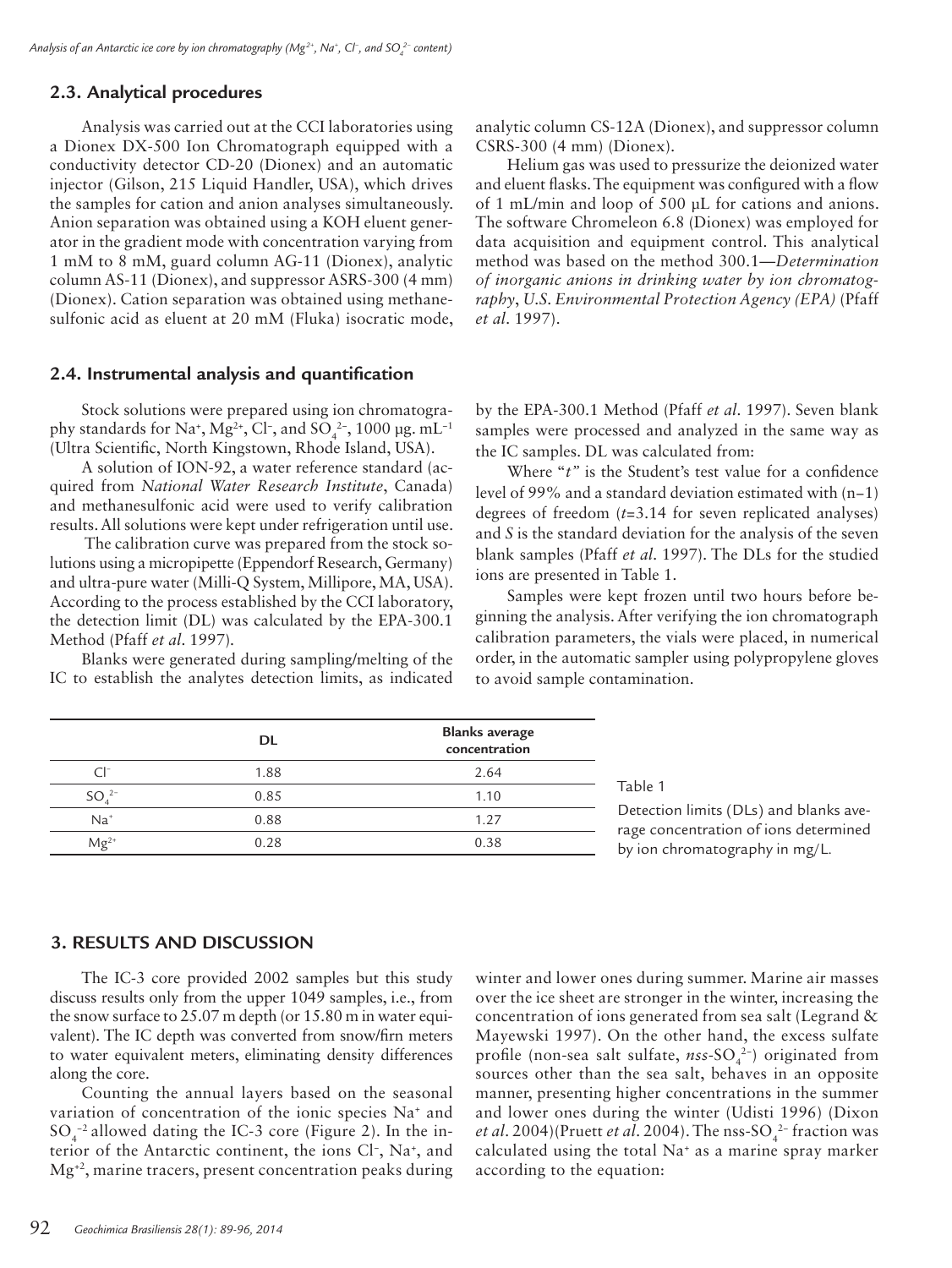nss-SO<sub>4</sub><sup>2-</sup> = SO<sub>4</sub><sup>2-</sup> – 0.253 Na<sup>+</sup>

where  $SO_4^2$ -corresponds to the total sulfate concentration and 0.253 is the  $(SO_4^{2-7}Na^+)$  mass ratio (w/w) in sea water (Becagli *et al*., 2005).

At a depth of 25.05 m, the core is estimated to be 48±3 years old, or in other words, the deepest snow layer of this core was deposited in 1956. As a result of different counting, an error of  $\pm 3$  years is estimated for the dating process.



# Figure 2

Dating of IC-3 core by counting annual layers based on seasonal variations in Na+ ions and non-sea salt sulfate (nss-SO $_4^{2-}$ ) (µg/L). A filter (three samples moving average) has been used to draw these graphics in order to eliminate small data noise. Dotted lines indicate the layer dating. Dating of IC-3 was estimated in 48±3 years at its bottom layer.

# **3.1. Relations between Na+ , Mg2+, and Cl−**

The ion ratios can be significantly modified when compared to the average composition of the sea water, as demonstrated by ionic measurements of Antarctic aerosol, snow, and ice (Dixon *et al*. 2004)(Benassai *et al*. 2005). Such fractionation processes can occur in the atmosphere or on the snow surface layers by the interaction between sea spray particles and the acid species  $HNO_3$  and  $H_2SO_4$ , mainly in the gas phase or in the aerosol submicrometric particles (Benassai *et al*. 2005). The reaction leading to the formation of gaseous HCl follows different routes from the sea spray particles. Other possible fractionation effects, mainly involving sulfate, can result in the selective precipitation of

mirabilite ( $\text{Na}_2\text{SO}_4$ .10H<sub>2</sub>O) over the snow surface under particular conditions of temperature and humidity, and also from the formation of frost flowers (fragile structures of ice rich in sea salt, grown during the process of sea water evaporation/condensation at the moment of the sea ice formation) (Rankin 2002)(Benassai *et al*. 2005).

Figure 3 shows the Mg<sup>2+</sup>, Na<sup>+</sup>, and Cl<sup>−</sup> content, the ionic ratios Mg<sup>2+</sup>/Na<sup>+</sup>, Cl<sup>-</sup>/Na<sup>+</sup>, as a function of Na<sup>+</sup> concentration, and Mg2+/Cl− ratios as a function of Cl− concentration. These graphs can be used to investigate the existence of other  $Mg^{2+}$ and Cl− sources, and the sea spray fractioning effect during the atmospheric transport to the IC-3 core region.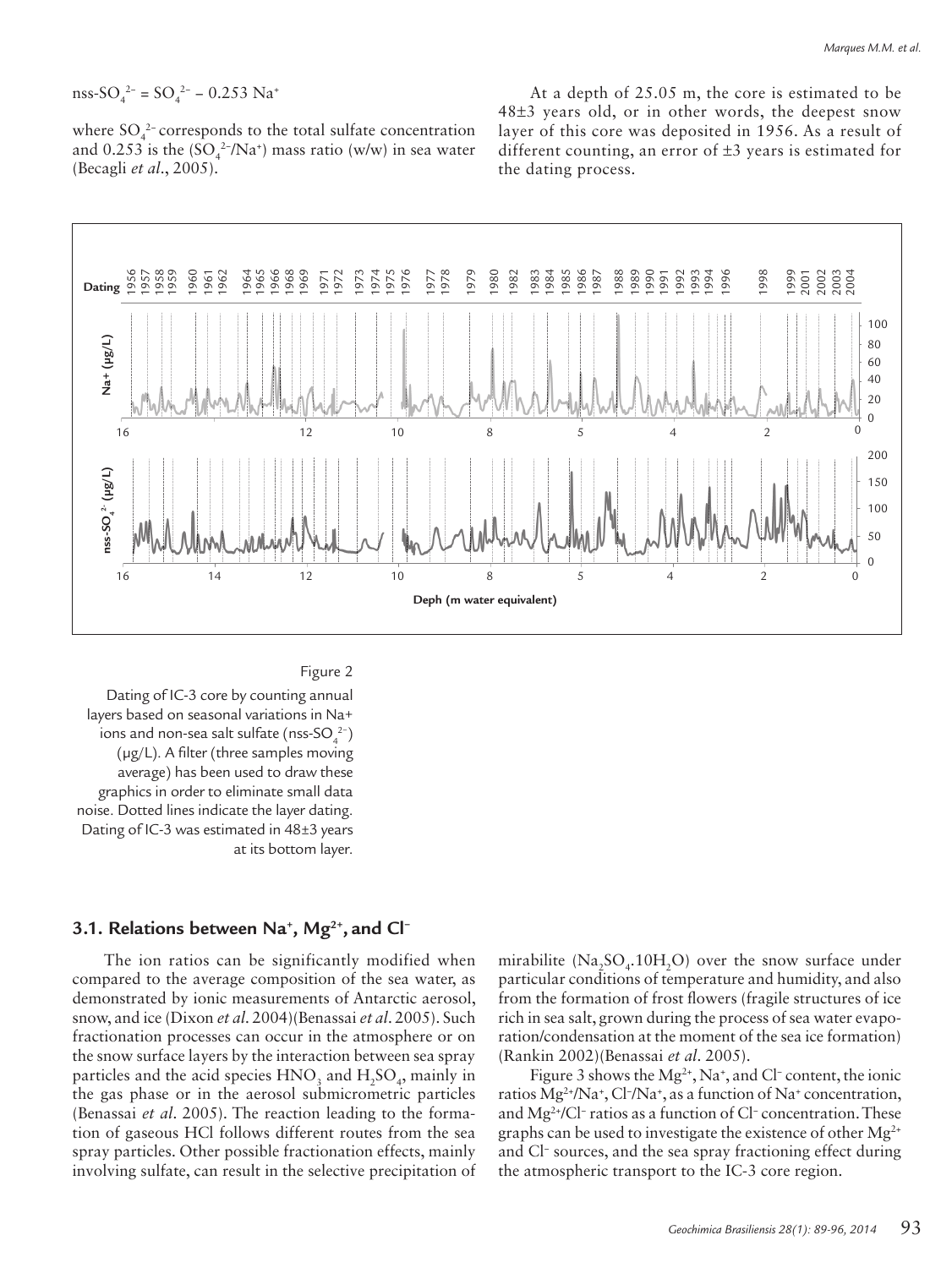

## Figure 3

(A) Linear regression between  $Mg^{2+}$  and Na<sup>+</sup>; (B)  $Mg^{2+}/Na^{+}$  ratio as a function of Na+ ; (C) Linear regression between Mg<sup>2+</sup> and Cl<sup>-</sup>; (D) Mg<sup>2+</sup>/Cl<sup>-</sup> ratio as a function of Cl− ; (E) Linear regression between Cl<sup>-</sup> and Na<sup>+</sup>; (F) Cl<sup>-</sup>/Na<sup>+</sup> ratio as a function of Na<sup>+</sup>. Horizontal lines in the graphs b, d, and f represent sea water ionic ratios.

Figure 3A, 3C, and 3E make evident a strong correlation between ions  $Mg^{2+} \times Na^+$ ,  $Mg^{2+} \times Cl^-$ , and  $Cl^- \times$ Na<sup>+</sup> (r = 0.73; r = 0.73; r = 0.89, respectively). The linear regression slope for these ions (0.12 for  $Mg^{2+} \times Na^+$ , 0.07 for  $Mg^{2+} \times Cl^{-}$ , and 1.80 for  $Cl^{-} \times Na^{+}$ ) are characteristic of marine contributions, confirming the sea spray as the main source of these ions in the IC-3 core.

In Figures 3B and 3D, the dispersion cloud of dots near the indicative value for marine contributions (0.12 for  $Mg^{2+}/Na^{+}$ 

## **4. CONCLUSION**

The Na<sup>+</sup>, Cl<sup>−</sup>, and Mg<sup>2+</sup> concentration peaks are environmentally interpreted as winter layers and the lower concentrations considered as summer ones. The ions Na<sup>+</sup>, Cl<sup>-</sup>, and Mg<sup>2+</sup> can

and 0.07 for Mg2+/Cl− ) is well distributed confirming the higher influence of the sea spray in both cases.

On the other hand, in Figure 3F, in spite of having a great influence of the sea spray, in addition to the dispersion near to 1.8 (reference value Cl<sup>-</sup>/Na<sup>+</sup> for marine contributions), one can observe a large number of dots above this value. In these cases the concentration of Cl− is greater than that of Na+ , indicating additional source for Cl− at the IC-3 site.

be directly associated to the sea spray. The highest concentrations in winter are probably a response to a strong transport of marine air masses over the ice sheet, which are stronger in this season.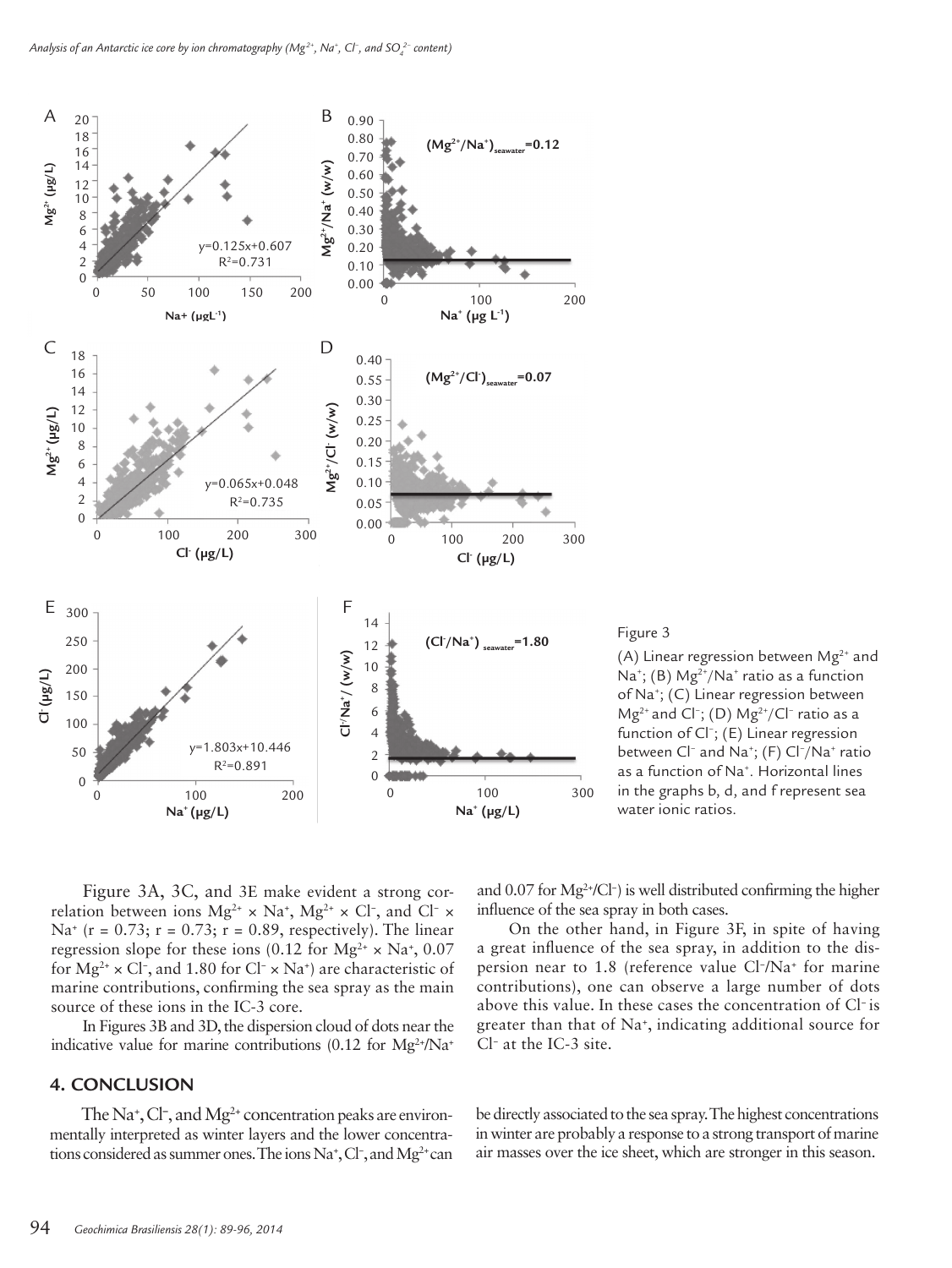There are probably additional sources for Cl− in the IC-3 region. This additional Cl− can be originated from gaseous HCl adsorption processes, essentially as the result of acid–base reactions between NaCl and  $HNO<sub>3</sub>$  or  $H<sub>2</sub>SO<sub>4</sub>$ , in aerosol particles or directly over the snow surface.

**Acknowledgments**. This study is part of the Brazilian Antarctic Program (PROANTAR) and was funded by the

Brazilian National Council for Scientific and Technological Development (CNPq), Processes 558117/2005-8 and 557053/2009-9. The fieldwork was a joint mission of the *Centro de Estudios Cientificos*, Valdivia (Chile) and the *Centro Polar e Climático*, UFRGS (Brazil). The logistic support from the Chilean Army and the Chilean Air Force during the Antarctic traverse in the 2004/2005 summer is deeply thanked.

## **5. REFERENCES**

- Becagli S., Proposito M., Benassai S., Gragnani R., Magand O., Traversi R., Udisti R. 2005. Spatial distribution of biogenic sulphur compounds (MSA, nssSO42−) in the northern Victoria Land–Dome C–Wilkes Land area, East Antarctica. *Annals of Glaciology,* **41:**23-31.
- Benassai S., Becagli S., Gragnani R., Magand O., Proposito M., Fattori I., Traversi R., Udisti R. 2005. Sea-spray deposition in Antarctic coastal and plateau areas from ITASE traverses. *Annals of Glaciology,* **41:**32-40.
- Bernardo R.T. & Simões J.C. 2006. Glacioquímica e a contribuição brasileira ao ITASE (International Trans-Antarctic Scientific Expedition). *A Pesquisa Sul-Riograndense Na Antártica,* **1:**10-11.
- Bertler N., Mayewski P.A., Aristarain A., Barrett P., Becagli S., Bernardo R., Bo S., Xiao C., Curran M., Qin D., Dixon D., Ferron F., Fischer H., Frey M., Frezzotti M., Fundel F., Genthon C., Gragnani R., Hamilton G., Handley M., Hong S., Isaksson E., Kang J., Ren J., Kamiyama K., Kanamori S., Kärkäs E., Karlöf L., Kaspari S., Kreutz K., Kurbatov A., Meyerson E., Ming Y., Zhang M., Motoyama H., Mulvaney R., Oerter H., Osterberg E., Proposito M., Pyne A., Ruth U., Simões J., Smith B., Sneed S., Teinilä K., Traufetter F., Udisti R., Virkkula A., Watanabe O., Williamson B., Winther J.G., Li Y., Wolff E., Li Z., Zielinski A. 2005. Snow chemistry across Antarctica. *Annals of Glaciology,* **41:**167-79.
- Bolius D., Schwikowski M., Jenk T., Gäggeler H.W., Casassa G., Rivera A. 2006. A first shallow firn-core record from Glaciar La Ollada, Cerro Mercedario, central Argentine Andes. *Annals of Glaciology,* **43:**14-22.
- Curran M. & Palmer A. 2001. Suppressed ion chromatography methods for the routine determination of ultra low level anions and cations in ice cores. *Journal of Chromatography A,* **919:**107-113.
- Delmas R.J. 1994. Ice records of the past environment. *Science of The Total Environment,* **143:**17-30.
- Dixon D., Mayewski P.A., Kaspari S., Sneed S., Handley M. 2004. A 200 year sub-annual record of sulfate in West Antarctica, from 16 ice cores. *Annals of Glaciology,* **39:**545-556.
- Hammes D.F. & Simões J.C. 2009. Análise geoquímica de um dos seis testemunhos de gelo provenientes da travessia chileno-brasileira da Antártica - Resultados preliminares. In: *XVII SBPA, Centro de Pesquisas Antárticas, USP, São Paulo,* pp.: 37-38.
- Legrand M., de Angelis M., Delmas R.J. 1984. Ion chromatographic determination of common ions at ultratrace levels in Antarctic snow and ice. *Analytica Chimica Acta,* **156:**181-192.
- Legrand M.R. & Delmas R.J. 1988. Formation of HCl in the Antarctic atmosphere. *Journal of Geophysical Research,* **93**(D6):7153-7168.
- Legrand M., de Angelis M., Maupetit F. 1993. Field investigation of major and minor ions along Summit (Central Greenland) ice cores by ion chromatography. *Journal of Chromatography A,* **640:**251-258.
- Legrand M. & Mayewski P.A. 1997. Glaciochemistry of polar ice cores: a review. *Reviews of Geophysics,* **35:**219.